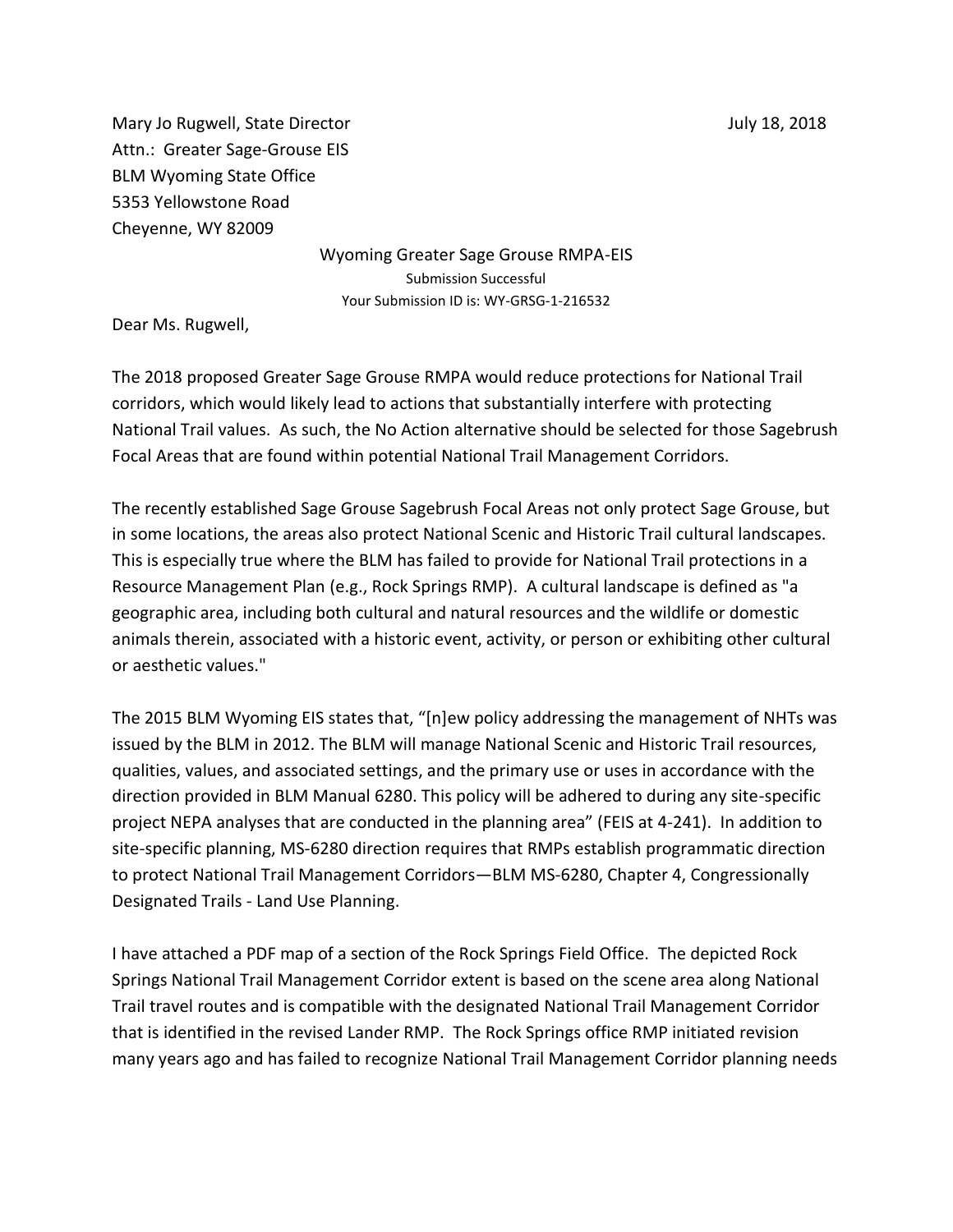in the revision effort. Maintaining the Sagebrush Focal Area designations within this Field Office unit may be the best avenue at this time to protect National Trail cultural landscapes.

The California, Pony Express, Oregon, and Mormon Pioneer National Historic Trail Comprehensive Plan describes that, "The emigrants' trail experience focused neither on a set of ruts nor on many isolated places along the way, but instead on the physical nature of the regions they traversed. Today, we define such areas as landscapes. A cultural landscape is defined as a geographic area, including both natural and cultural resources, and the wildlife and domestic animals associated with an historic event, activity, or person or exhibiting other cultural or aesthetic values. The term landscape has tremendous variations in status, meaning, and usage. Ecologists often use the term ecoregion or ecosystem when they refer to landscapes. Among cultural geographers its definition has changed dramatically during the last half century and it continues to evolve. The cultural aspects of a landscape are as important as the natural features in defining management alternatives for different trail resources. Although landscapes have not been considered essential trail resources, they should be a high priority for managers because they define the nature of the trail, both at the time of the original use and at the present. Landscapes are a very important trail resource, and they need as much attention and protection as ruts and swales. Legally they merit the same treatment and protection as other cultural resources." (Comprehensive Plan at 99).

Furthermore, the Federal Land Policy and Management Act of 1976, as amended (P.L. 94-579), section 102, states, "regulations and plans for the protection of public land areas of critical environmental concern be promptly developed." In addition, Section 103 describes, "(a) The term "areas of critical environmental concern" means areas within the public lands where special management attention is required…to protect and prevent irreparable damage to important historic, cultural, or scenic values, fish and wildlife resources or other natural systems or processes, or to protect life and safety from natural hazards."

"In the development and revision of land use plans, the Secretary shall– (3) give priority to the designation and protection of areas of critical environmental concern; …and (9) to the extent consistent with the laws governing the administration of the public lands, coordinate the land use inventory, planning, and management activities of or for such lands with the land use planning and management programs of other Federal departments and agencies and of the States and local governments within which the lands are located…" (FLPMA Section 202)

"The Secretary shall manage the public lands under principles of multiple use and sustained yield, in accordance with the land use plans developed by him under section 202 of this Act when they are available, except that where a tract of such public land has been dedicated to